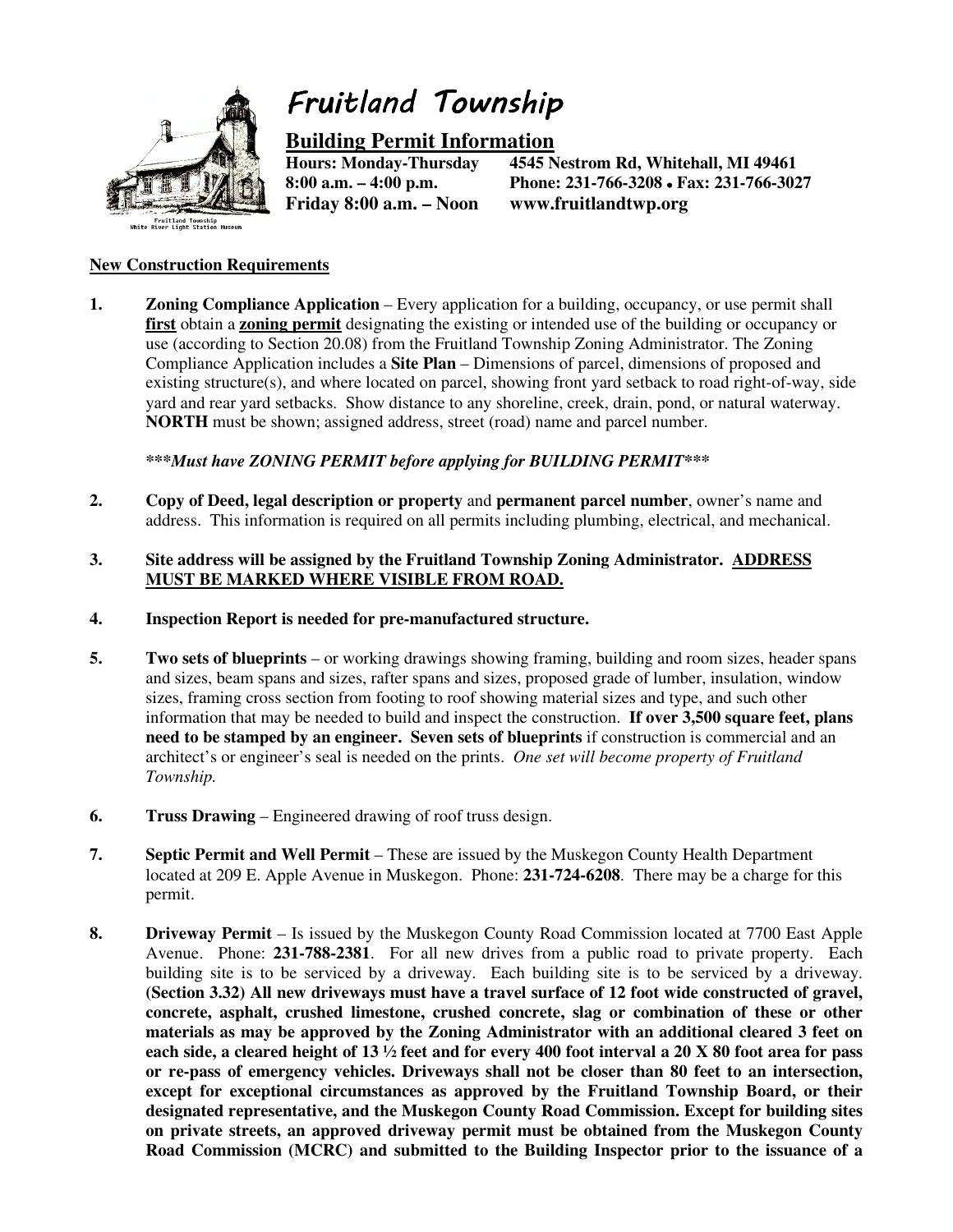**building permit. Adjacent to and on both sides of a driveway, the area between the right-of-way line and the pavement edge shall be maintained clear of any objects that obstruct the vision of the roadway from the driveway.** 



- **9. Energy Code Work Sheet** Is required by the State of Michigan. We can not issue a permit without it, or an adequate substitute.
- **10. Muskegon County Public Works Soil Erosion Permit** Contact Steve Fink at 231-724-6411. *Required if building a structure within 500 feet of a lake or stream, or if one acre or more of land is being disturbed.*
- **11. D.E.Q. Permit** IF YOUR PROPERTY IS IN CRITICAL DUNE, HIGH RISK EROSION OR WETLAND AREA.

*The State requires a permit from the DEQ prior to issuing a building permit for any new construction or an addition that will increase the "footage" of an existing building.* Grand Rapids District DEQ phone: 1-800-662-9278 or 616-356-0209.

**12.** On site inspection for building permit to be issued – building site must be staked out according to submitted site plan where structure(s) is (are) to be located.

#### **Remodeling – Repair – Addition**

- **1.** Same identity requires as #1 new construction.
- **2.** Site plan, same as in #4 new construction, and truss drawing, same as in #6.
- **3.** In most cases, one set of prints for construction.
- (General exceptions are roofing, siding, decks, etc.)
- **4.** Septic permit if new tank or drain field is needed.
- **5.** Energy code work sheet if addition is of "substantial" size in relation to the existing structure.
- **6.** Same DEQ requirements as #10 new construction.
- **7.** On site inspection, same as in #11 new construction.

#### **Permits Issued by the Township of Fruitland**

- **1. Building permit fees** based on the value of work (see calculation sheet).
- **2. Plumbing permit fees** new construction = \$170; itemized list for other (see application for fee schedule); each additional inspection  $= $60$ .
- **3. Electrical permit fees** new construction = \$170; itemized list for other (see application for fee schedule); each additional inspection  $=$  \$60.
- **4. Mechanical permit fees** new construction = \$170; itemized list for other (see application for fee schedule); each additional inspection  $=$  \$60.

#### *Permits that are pulled after work has been done will be charged an additional \$50 "after-the-fact" fee.*

**Applications for above permits are available at the Fruitland Township Hall, 4545 Nestrom Road, Whitehall, MI 49461, Monday – Thursday 8:00 a.m. – 4:00 p.m. and Friday 8:00 a.m. - Noon or at www.fruitlandtwp.org.**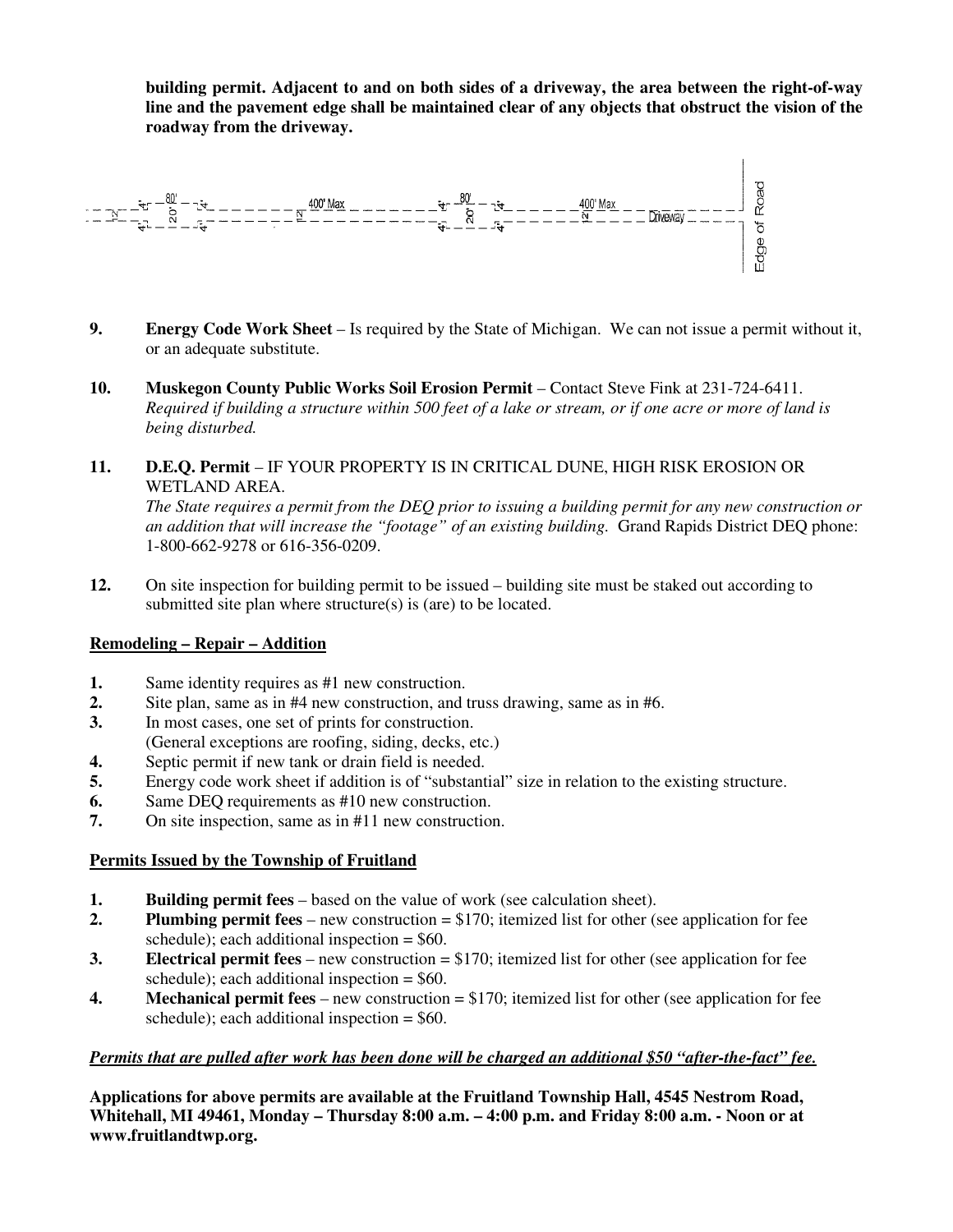#### **Variance Requests**

*BY APPLICATION ONLY* – Applications may be picked up at the Fruitland Township Hall, Monday – Thursday, 8:00 a.m. – 4:00 p.m. and Friday 8:00 a.m. – Noon or online at www.fruitlandtwp.org. Completed applications must be received a minimum of 30 days prior to public hearing date. The Fruitland Township Board of Appeals meets the second Monday of each month at 6:00 p.m. when required.

#### **Special Land Use Permits**

*BY APPLICATION ONLY* – Applications may be picked up at the Fruitland Township Hall, Monday – Thursday, 8:00 a.m. – 4:00 p.m. and Friday 8:00 a.m. – Noon. Completed applications must be received a minimum of 30 days prior to public hearing date. The Fruitland Township Planning Commission meets the first Thursday of the month at 6:00 p.m., which recommends to the Fruitland Township Board that meets the third Monday of the month at 5:00 p.m.

#### **Other Miscellaneous Information**

- Moving a house requires a permit.
- Filling in of land requires a permit.
- All work must be done by licensed contractors whose current license are registered with Fruitland Township, except a single-family dwelling owner, occupant may do all their own work (a signed homeowner affidavit is required).
- Houses will not be finalized until house numbers (minimum of two inches) are on the house and visible from the road.
- **A Certificate of Occupancy will not be issued until the home is complete and livable according to the building code. A homestead exemption form can be filled out after issuance of the certificate and available at the Fruitland Township Hall.**